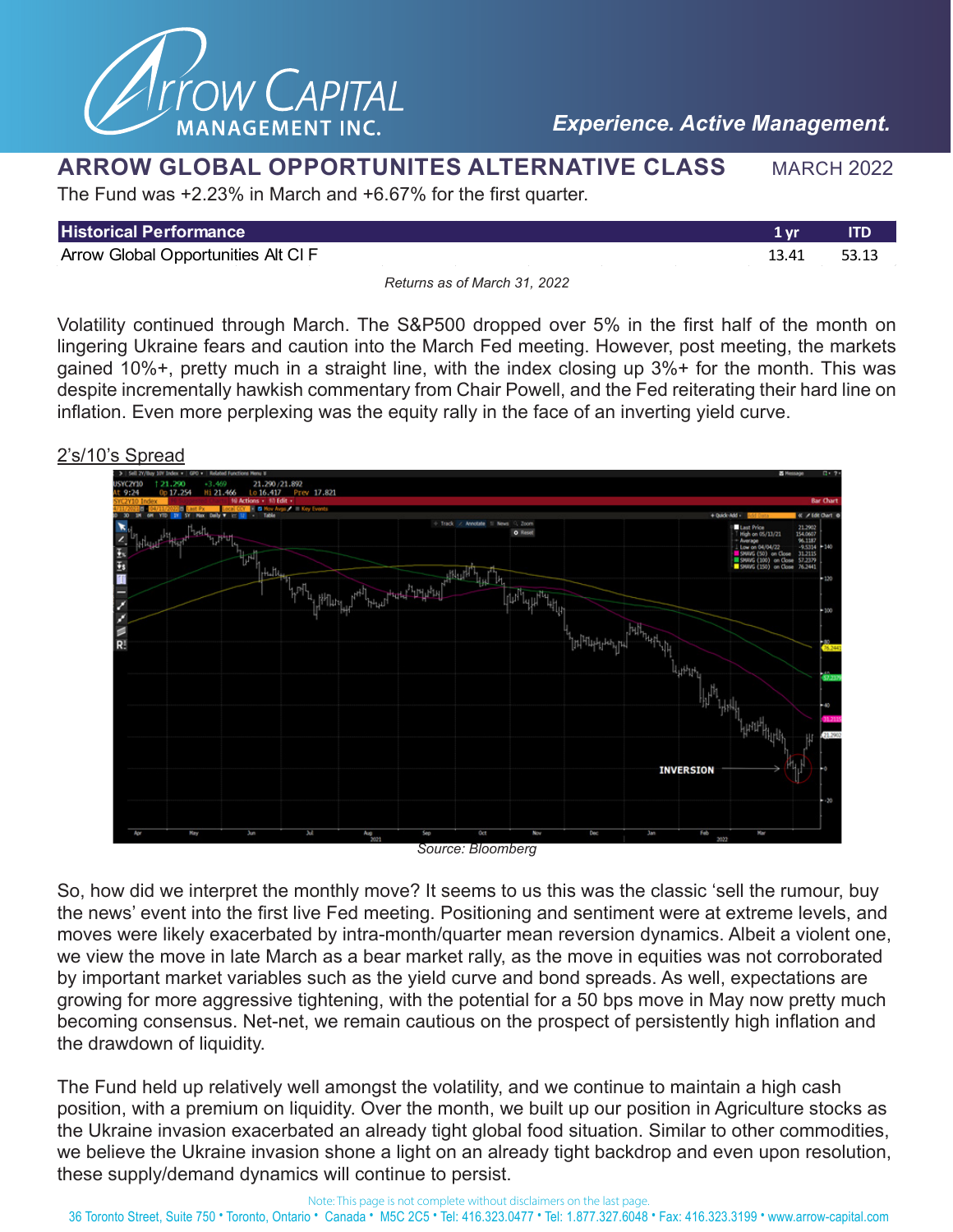# **ARROW GLOBAL OPPORTUNITIES ALTERNATIVE CLASS MARCH 2022**

On specific names, it's worth mentioning that we exited IBI Group (IBG CN) this month. IBI has been a significant position in the Fund, almost since inception.

IBI is an engineering services company that was materially undervalued as the market was slow to recognize the positive change underfoot in the operations. Given its relatively small market cap and liquidity, it was easy to ignore versus the likes of WSP and Stantec, which ultimately provided an opportunity for investors like us. The company had faced historical operational issues and a stretched balance sheet, however that was well in the past and it was evident to us that the company was on its path to a successful turnaround, aided by a proprietary software division that provided hidden value in the story.

We originally bought the stock around \$6/sh in mid/20 and built the name to a top 10 holding, and at times, it was our largest holding. So, why sell now? Our thinking was multiple fold:

First, we returned ~100% in less than 2 years, and although it remains under-valued relative to its competitors, some of the discount had closed, and it was no longer as cheap as it once was.

Second, part of our positive thesis on the stock was its emerging software business, which has grown to 20% of its total business. Over the past couple of quarters, the trajectory of this area has stalled a bit, and although we would not be surprised if this re-accelerates later this year, in light of the change in sentiment in Technology companies and correspondingly lower valuations, this was a new risk that had entered the fray.

Third, as we look forward to the potential market risks, we have clearly wrote about our view that recession risks are becoming more on our radar. In light of this, we are placing more scrutiny on stocks that are economically sensitive.

Finally, as we focus more on liquidity, we determined it made sense to take the gain and move on.

This provides a bit of a window into our process of both buying and selling core positions. To be clear, we would not be surprised if IBI continues to march upwards from here, however given the aforementioned risks and considerations, we are happy to move on and look for other opportunities to invest.

Thank you for your continued interest in the Fund. For further information, please contact your regional Arrow Capital Management representative.

Sincerely,

### **Chung Kim**

Portfolio Manager Arrow Capital Management Inc.